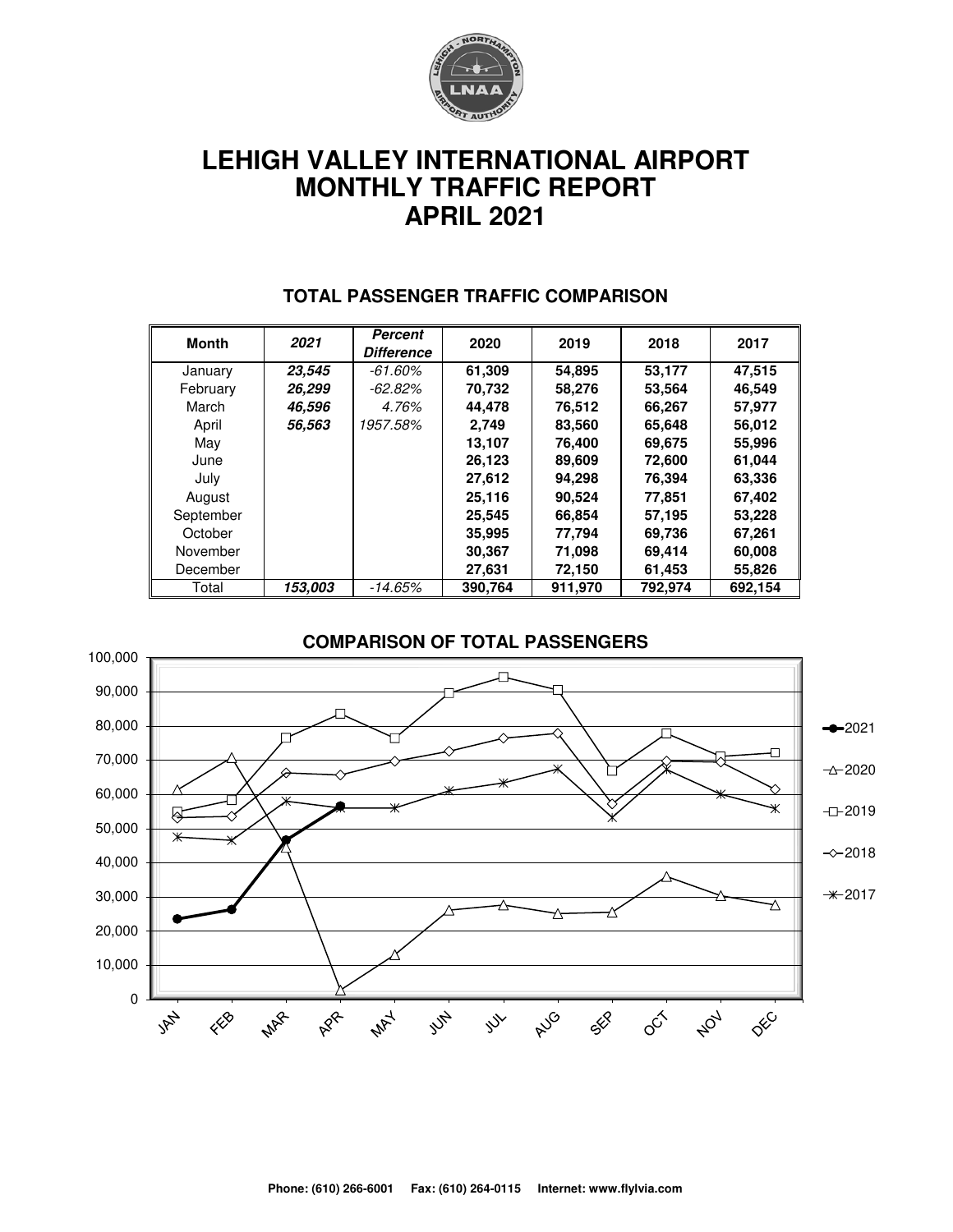#### **LEHIGH VALLEY INTERNATIONAL AIRPORT (ABE) MONTHLY TRAFFIC REPORT APRIL 2021**

|                                                      |                         | <b>APRIL</b>            |                               |                                     |                          | YEAR-TO-DATE             |                               |                                     |
|------------------------------------------------------|-------------------------|-------------------------|-------------------------------|-------------------------------------|--------------------------|--------------------------|-------------------------------|-------------------------------------|
|                                                      | 2021                    | 2020                    | <b>Increase</b><br>(Decrease) | <b>Percent</b><br><b>Difference</b> | 2021                     | 2020                     | <b>Increase</b><br>(Decrease) | <b>Percent</b><br><b>Difference</b> |
| <b>MAJOR AIRLINES:</b><br>Passengers                 |                         |                         |                               |                                     |                          |                          |                               |                                     |
| Enplaned<br>Deplaned                                 | 0<br>0                  | 0<br>0                  | 0<br>0                        | N/A<br>N/A                          | 0<br>0                   | 5,713<br>5,781           | (5,713)<br>(5,781)            | $-100.00\%$<br>$-100.00\%$          |
| Sub-total<br><b>REGIONAL AIRLINES:</b><br>Passengers | 0                       | 0                       | 0                             | N/A                                 | 0                        | 11,494                   | (11, 494)                     | $-100.00\%$                         |
| Enplaned<br>Deplaned                                 | 27,505<br>29,058        | 1,284<br>1,465          | 26,221<br>27,593              | 2042.13%<br>1883.48%                | 76,414<br>76,589         | 84,141<br>83,633         | (7, 727)<br>(7,044)           | $-9.18%$<br>$-8.42%$                |
| Sub-total                                            | 56,563                  | 2,749                   | 53,814                        | 1957.58%                            | 153,003                  | 167,774                  | (14, 771)                     | $-8.80%$                            |
| <b>TOTAL PASSENGERS</b>                              | 56,563                  | 2,749                   | 53,814                        | 1957.58%                            | 153,003                  | 179,268                  | (26, 265)                     | $-14.65%$                           |
| CARGO:<br>Enplaned<br>Deplaned                       | 8,946,495<br>10,468,238 | 9,403,196<br>11,586,653 | (456, 701)<br>(1, 118, 415)   | $-4.86%$<br>$-9.65%$                | 33,084,856<br>35,716,525 | 36,253,914<br>38,221,832 | (3, 169, 058)<br>(2,505,307)  | $-8.74%$<br>$-6.55%$                |
| <b>TOTAL CARGO</b>                                   | 19,414,733              | 20,989,849              | (1,575,116)                   | $-7.50%$                            | 68,801,381               | 74,475,746               | (5,674,365)                   | $-7.62%$                            |
| <b>CUSTOMS:</b><br>Entries                           | 8                       |                         | 7                             | 700.00%                             | 19                       | 23                       | (4)                           | $-17.39%$                           |

### **MONTHLY AIRCRAFT ACTIVITY**

The FEDERAL AVIATION ADMINISTRATION AIR TRAFFIC CONTROL TOWER at LVIA recorded the following aircraft take-offs and landings for the month:

|                          | <b>APRIL</b> |       |                               |                                     | YEAR-TO-DATE |        |                               |                                     |  |  |
|--------------------------|--------------|-------|-------------------------------|-------------------------------------|--------------|--------|-------------------------------|-------------------------------------|--|--|
|                          | 2021         | 2020  | <b>Increase</b><br>(Decrease) | <b>Percent</b><br><b>Difference</b> | 2021         | 2020   | <b>Increase</b><br>(Decrease) | <b>Percent</b><br><b>Difference</b> |  |  |
| <b>Major Airlines</b>    | 1.020        | 508   | 512                           | 100.79%                             | 3.293        | 3,642  | (349)                         | $-9.58\%$                           |  |  |
| <b>Regional Airlines</b> | 698          | 313   | 385                           | 123.00%                             | 2,367        | 2,150  | 217                           | $10.09\%$                           |  |  |
| <b>General Aviation</b>  | 2,925        | 934   | .991                          | 213.17%                             | 9,402        | 6,914  | 2,488                         | 35.98%II                            |  |  |
| Military                 | 89           | 13    | 76                            | 584.62%                             | 231          | 115    | 116                           | 100.87%ll                           |  |  |
| <b>Total Itinerant</b>   | 4,732        | .768  | 2,964                         | 167.65%                             | 15,293       | 12,821 | 2.472                         | 19.28%                              |  |  |
| <b>Total Local</b>       | 2,339        | 869   | .470                          | 169.16%                             | 5.961        | 7,254  | (1,293)                       | $-17.82\%$                          |  |  |
| <b>TOTAL OPERATIONS</b>  | 7,071        | 2,637 | 4,434                         | 168.15%                             | 21,254       | 20,075 | 1,179                         | 5.87%                               |  |  |